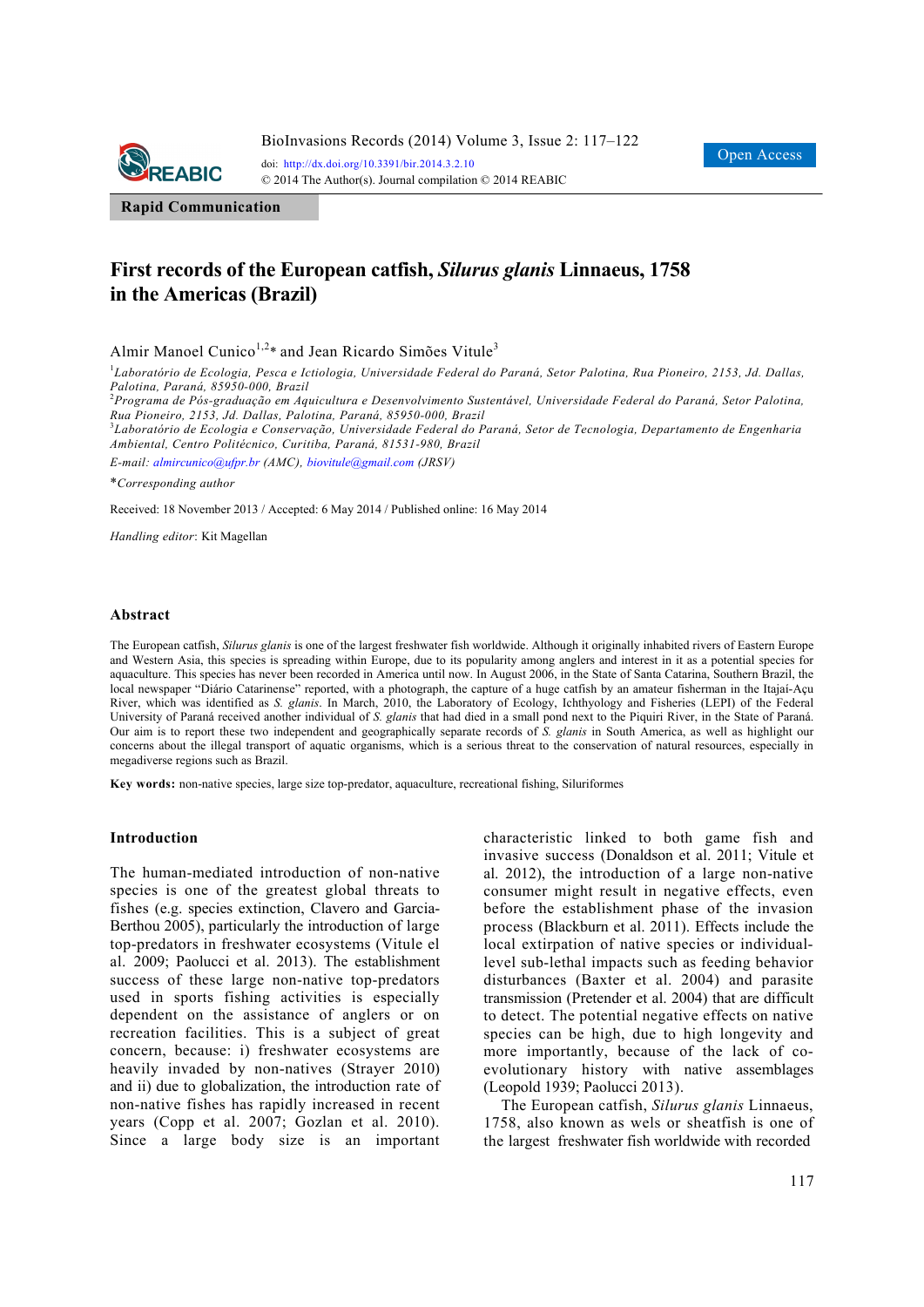Maciel e seu trófeu de 1.85m e 86 quilos

As mãos de Maciel mostram as marcas de uma luta. Ele foi mais teimoso do que o peixe. Os números confirmam a história do pescador: são 86 quilos e  $1,85$  metro.

O maior peixe pescado nos 44 anos de vida do metalúrgico Alaércio Isaías Maciel estava, ontem à tarde, exposto no local ele onde mora, no Bairro Ponta Aguda, em Blumenau.

Perto dali, às margens da Rua das Missões, Maciel diz ter ficado cinco horas lutando com o peixe, desde a primeira fisgada, no Rio Itajaí-Açu. Maciel pescava sozinho, numa canoa, e teria pegado o peixe, ainda não identificado, com o anzol.

O próximo passo, disse, seria limpar o peixe e dividir os mais de 80 quilos entre os moradores do local. Que isca fisgou um peixe dessa envergadura? Maciel diz que é segredo.

Diario Catarinense-15/08/2006

**Figure 1.** Article published on 15 August 2006 in the newspaper "Diário Catarinense", reporting the capture of a huge catfish (1.85 m long and 86 kg) by an amateur fisherman in the Itajaí-Acu River, in the Municipality of Blumenau in the State of Santa Catarina, Brazil.

individuals of 5 m in length and 306 kg in weight (see Copp et al. 2009; Hogan 2011). This species is used for recreational and commercial fishing, as well as for aquaculture, because they show rapid growth and are hardy and physiologically robust (Copp et al. 2009). This species is native to rivers of Eastern Europe and Western Asia, but is currently spreading throughout Europe and the world due to its popularity among anglers and interest in it as a potential species for aquaculture (Alp et al. 2011). The FAO Database of Introduced Aquatic Species – DIAS (FAO 2013), notes that *S. glanis* has been introduced into the UK, Denmark, The Netherlands, Cyprus, Italy, Spain, Algeria, Tunisia, Belgium, Germany, France, Kazakhstan, Croatia, Turkey, Syria and China, mainly by anglers and aquaculture activities, with records of selfsustainable populations in more than 80% of the countries to which it has been introduced.

The European catfish is an opportunistic predator and has also been considered to be a scavenger (Hickley and Chare 2004). Cucherousset et al. (2012) observed the behavioral strategies

118

developed by *S. glanis* in the river Tarn (Southwestern France), and reported a beaching behavior to capture birds on land, similar to many mammalian marine predators, and termed them "freshwater killer whales". Such behavior leads to a high level of trophic variability among individuals, suggesting that this new predation behavior might represent an extreme example of the ability of *S. glanis* to adapt to a new environment that could have unexpected implications for consumer-resources dynamics and ecosystem functioning. Therefore, these important occurrences should be reported, given the huge indirect effects associated with the introduction of apex predators in general (Estes et al. 2011), even before they establish (Blackburn et al. 2011). More importantly, the most influential global databases such as the FAO and Fishbase or GISDI do not report the presence of *Silurus* species in the Americas, especially in South America and Brazil. In this context, the aims of this note are to report two independent and geographically separate records of *S. glanis* in South America, as well as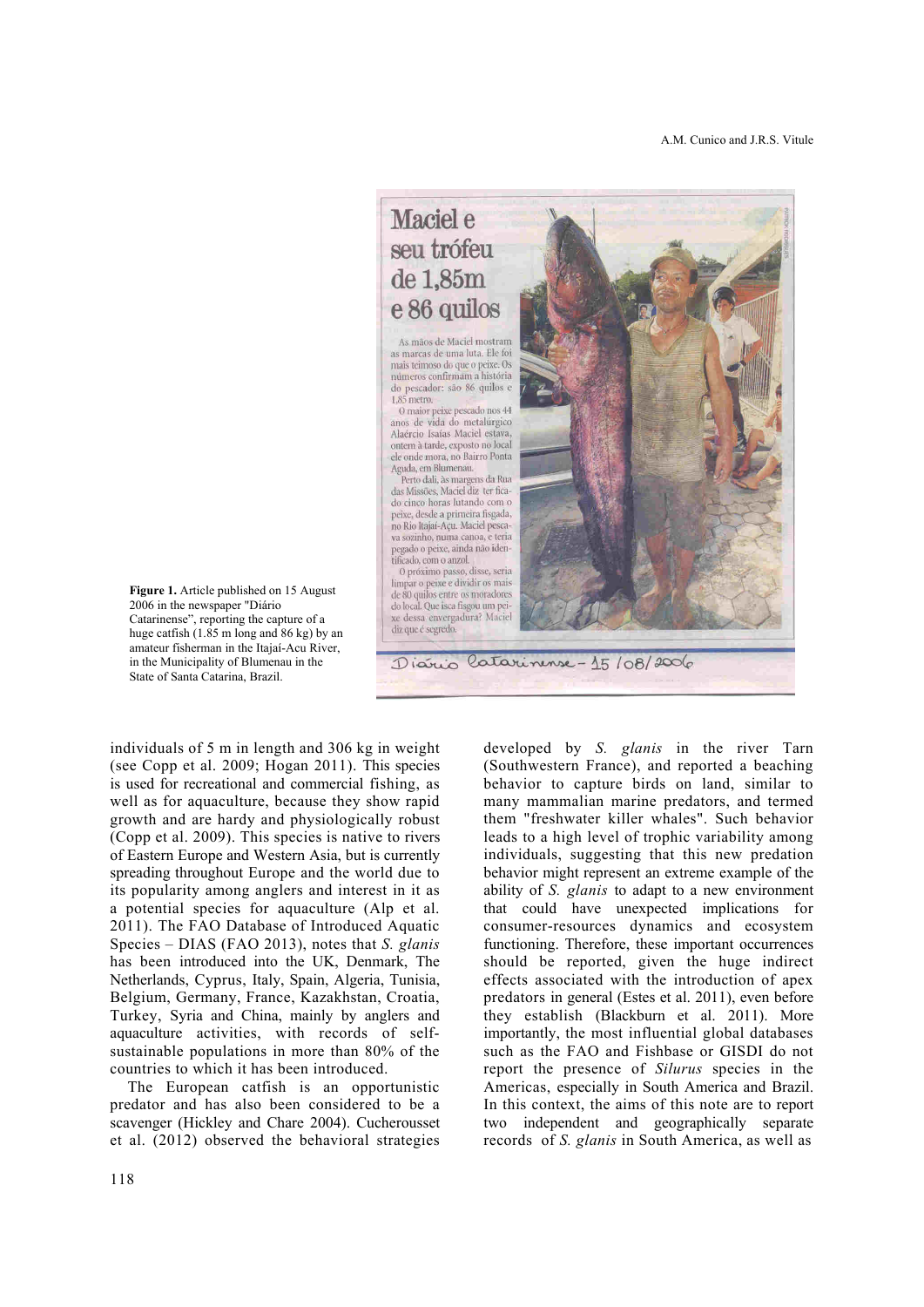



to raise awareness concerning the illegal transport of aquatic organisms, which is a serious threat to the conservation of natural resources, especially in megadiverse countries such as Brazil.

## **Methods**

We reviewed local and international databases and used reports from a local newspaper with a photograph and an individual fish specimen donated by local people. The fish that was donated to the Laboratory of Ecology, Ichthyology and Fisheries (LEPI) of the Federal University of Paraná, was measured and taxonomically identified by Dr. Weferson Junio da Graça (Maringá State University, Research Nucleus in Limnology, Ichthyology and Aquaculture, Brazil) and deposited in the LEPI/UFPR. Additionally we contacted expert researchers in biological invasion to verify that there were no previous occurrences of *Silurus* species on the American continent.

## **Results**

Although there is to date, no official record of *Silurus* species on the American continent, in August 2006, in the state of Santa Catarina, southern Brazil, the newspaper "Diário Catarinense" published a report of the capture of a huge catfish by an amateur fisherman (Figure 1) in the Itajaí-Acu River, in the Municipality of Blumenau in State of Santa Catarina, Brazil (26º54'32''S, 49º04'20''W, Figure 2). We identified as *S. glanis* from the published image, due to its morphology, size and weight. According to Froese and Pauly (2013), only two species of *Silurus* have a maximum length that exceeds 150 cm; *S. glanis* and *S. soldatovi*. Moreover, in 1988, juveniles of *Silurus glanis* were imported from Hungary to the Regional University of Blumenau for artificial spawning studies and some specimens weighing 2 kg escaped into the Itajaí-Açu River via the tank overflow due to heavy rain. It is assumed that the catfish captured, weighing more than 60 Kg and 1.80 m in Blumenau, could be one of these escaped specimens (Dr Pedro Bertelli, personal communication).

In March, 2010 the Laboratory of Ecology, Ichthyology and Fisheries (LEPI) of the Federal University of Paraná, received another individual of *S. glanis* (Figure 3) that had died in a fish pond connected into the Paraná River Basin, in a subbasin of the Piquiri River, in the municipality of Palotina, Paraná State, Southern Brazil (24º17' 02''S, 53º50'24''W, Figure 2). This identification was based on the size and weight  $(1.70 \text{ m and } 70 \text{ kg})$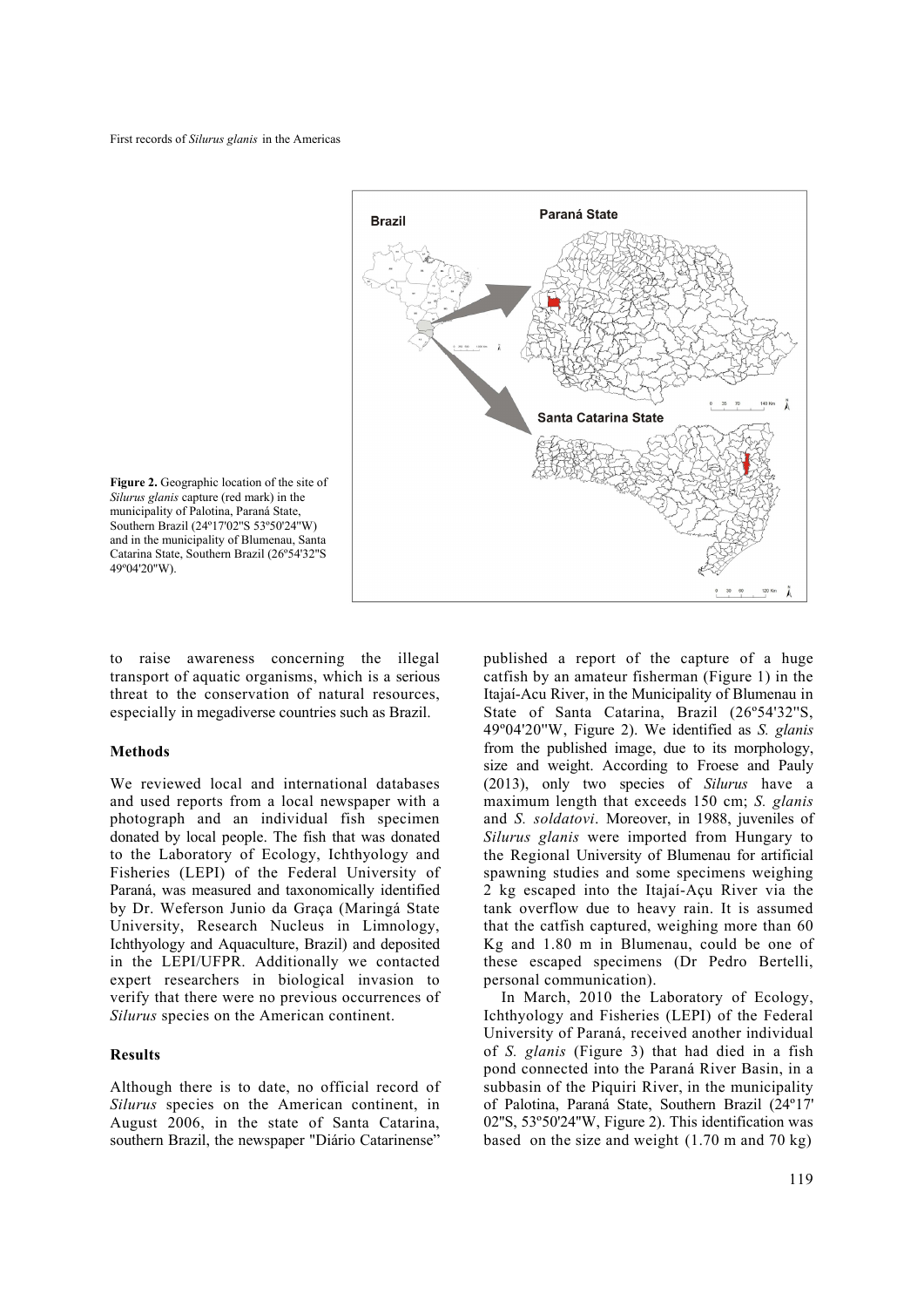

**Figure 3.** An individual of *Silurus glanis* received by the Laboratory of Ecology, Ichthyology and Fisheries (LEPI), in March, 2010. (A) lateral view; (B) frontal view; (C) head view. Photographs by Almir M. Cunico.

and morphological data, such as the number of anal soft rays. We counted 92 anal soft rays, the species norm being between 83 and 96 (Froese and Pauly 2013).

According to the fish farmer, he bought two specimens whilst on a trip to Europe and kept them for more than 10 years on his property.

## **Discussion**

This record of *Silurus* species in Brazil indicates a serious threat to the conservation of natural resources. Copp et al. (2009) suggest that the establishment of *S. glanis* is favored in warmer climates (e.g. Brazil) and exerts trophic pressure on native fish if human impacts are present. The Itajaí-Açu River and Parana River Basin encompass the industrialized and urbanized region of Brazil. The Parana River Basin in particular concentrates one third of the Brazilian population in urban centers and has the largest installed electricity generation capacity in the country, with >57 large reservoirs (Agostinho et al. 2007). Reservoirs are environments susceptible to the establishment of *S. glanis* and records of introduction in European reservoirs are related in the literature (see Benejam et al. 2007; Carol et al. 2009; Moreno-Valcárcel et al. 2013). In the same way, the challenges involved in preventing new invasions can be

particularly difficult for emerging or developing countries (Lövei et al. 2012). Brazil, for example, has a megadiverse and endemic native fish fauna, but aquaculture production is almost entirely based on non-native species (Vitule et al. 2009) providing an important vector for new introductions.

In this context it is important to assess when and why this transfer of *S. glanis* occurred and who was responsible for its translocation to Brazil. Although new studies should be performed to assess whether this record represent established populations, this information is important because the introduction of new invasive species associated with importing them for aquaculture and sport fishing is one key environmental challenge, especially because the huge negative impacts catalogue (e.g. Rahel 2000; Cambray 2003; Vitule et al. 2009; Cucherousset and Olden 2011; Diana et al. 2013). Even in rich and developed nations, the problems related to aquatic non-native species (e.g., sport fishing activities, the aquaculture industry and aquarium trade commerce) are complicated in terms of legislation (Copp et al. 2005). Current attention that has focused on increases in non-native species introductions has been accompanied by confusion surrounding regulations and definitions associated with nonnative species because of political questions (Copp et al. 2005; Pelicice et al. 2013). Even in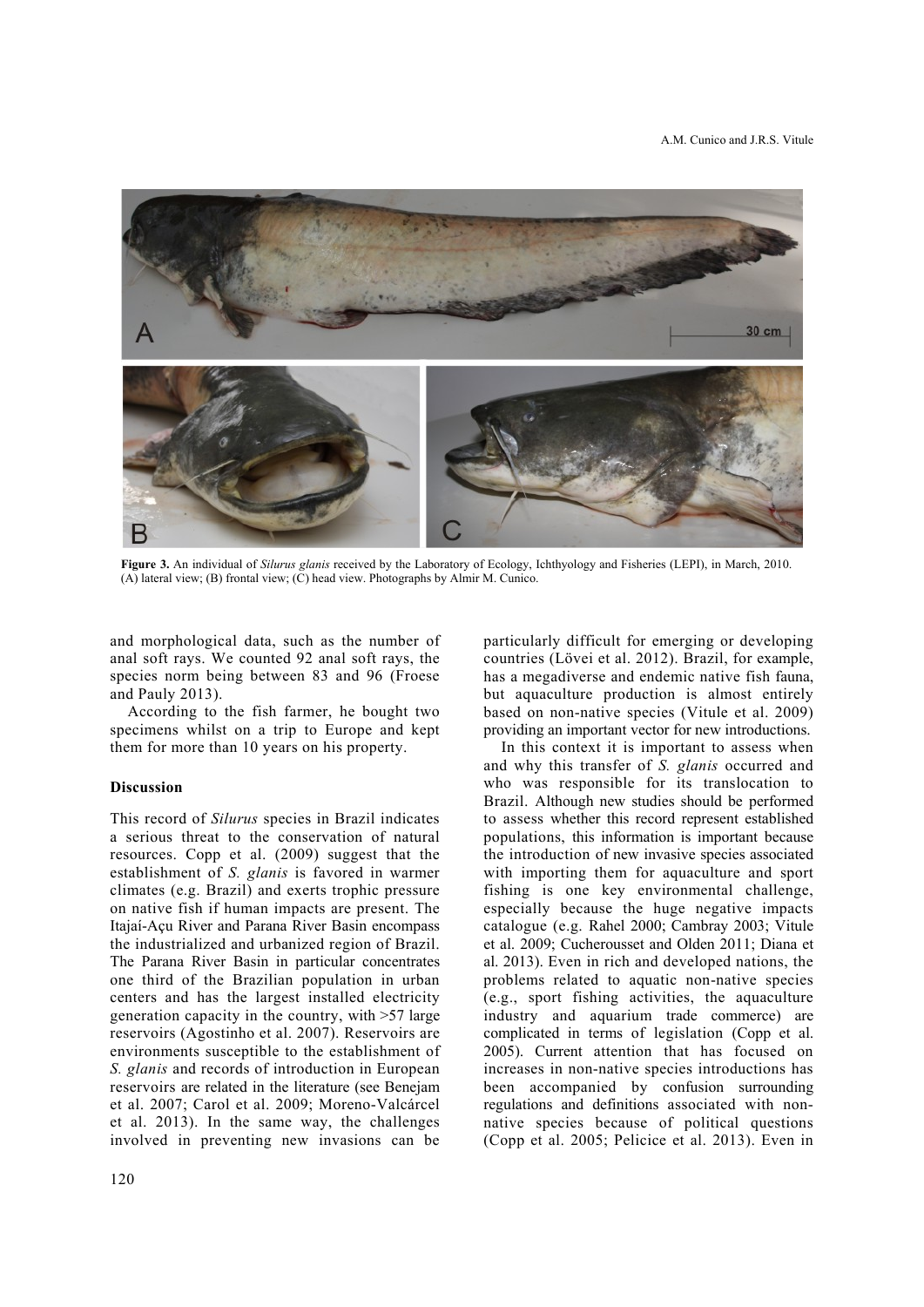some locations where there are reasonably secure biosecurity systems for animal production, all culture systems inherently include some risk of escape, and given the large number of organism transfers made during aquaculture production, as well as potential escapes during natural disasters such as floods and storms (Schofield et al. 2007), there is a high risk of escape for most cultured species. Similarly, the social and cultural values of recreational fishing usually represent a risk in terms of new introductions of highly invasive alien fishes, especially because in most cases, non-native sport fish (e.g. top predators in aquatic ecosystems) are introduced intentionally by government agencies to develop or improve recreational fisheries, as well as illegally by anglers or anonymous ecovandals. We recognise that sport fish and aquaculture have important roles in modern human societies in terms of culture and economy; however these values have usually been considered as more important than conserving biodiversity (Cambray 2003), therefore, it is time for responsible fisheries and aquaculture to undertake risk assessment and other proper measures that take in account long term ecological processes and natural capital. In conclusion, our report constitutes new evidence for the potential expansion of this huge, invasive, non-native catfish and other similar top-predators into a new continent, South America.

## **Acknowledgements**

We thank E. Garcia-Berthou, J.D. Olden, D. Simberloff and P.J. Schofield for information about previous occurrences. P.W. Bertelli by information about potential route for introduction of *Silurus glanis* in the Itajaí-Açu River and W.J da Graça for help in identifying the species that died in a fish pond connected into the Paraná River Basin. JRSV is supported by grants from CNPq (Conselho Nacional de Desenvolvimento Científico e Tecnológico). We also thank the anonymous reviewers for their constructive comments.

## **References**

- Agostinho AA, Gomes LC, Pelicice FM (2007) Ecologia e Manejo de Recursos Pesqueiros em Reservatórios do Brasil. EDUEM, Maringá, Brazil, 501 pp
- Alp A, Kara C, Uçkardes F, Carol J, Garcia-Berthou E (2011) Age and growth of the European catfish (*Silurus glanis*) in a Turkish Reservoir and comparison with introduced populations. *Reviews in Fish Biology and Fisheries* 21: 283– 294, http://dx.doi.org/10.1007/s11160-010-9168-4
- Baxter CV, Fausch KD, Murakami M, Chapman PL (2004) Fish invasion restructures stream and forest food webs by interrupting reciprocal prey subsidies. *Ecology* 85(10): 2656– 2663, http://dx.doi.org/10.1890/04-138
- Blackburn TM, Pysěk P, Bacher S, Carlton JT, Duncan RP, Jarosĭk V, Wilson JRU, Richardson DM (2011) A proposed unified framework for biological invasions. *Trends in Ecology and Evolution* 26: 333–339, http://dx.doi.org/10.1016/ j.tree.2011.03.023
- Benejam, L, Carol J, Benito J, García-Berthou E (2007) On the spread of the European catfish (*Silurus glanis*) in the Iberian Peninsula: first record in the Llobregat river basin. *Limnetica* 26: 169–171
- Clavero M, Garcia-Berthou E (2005) Invasive species are a leading cause of animal extinctions. *Trends in Ecology and Evolution* 20: 110, http://dx.doi.org/10.1016/j.tree.2005.01.003
- Cambray JA (2003) Impact on indigenous species biodiversity caused by the globalisation of alien recreational freshwater fisheries. *Aquatic Biodiversity Developments in Hydrobiology* 171: 217–230, http://dx.doi.org/10.1007/978-94-007-1084-9\_16
- Carol J, Benejam L, Benito J, García-Berthou E (2009) Growth and diet of European catfish (*Silurus glanis*) in early and late invasion stages. *Fundamental and Applied Limnology* 174: 317–328, http://dx.doi.org/10.1127/1863-9135/2009/0174-0317
- Copp GH, Bianco PG, Bogutskaya NG, Eros T, Falka I, Ferreira MT, Fox MG, Freyhof J, Gozlan RE, Grabowska J, Kovac V, Moreno-Amich R, Naseka AM, Penaz M, Povza M, Przybylski M, Robillard M, Russell IC, Stakenas S, Sumer S, Vila-Gispert A, Wiesner C (2005) To be, or not to be, a nonnative freshwater fish? *Journal of Applied Ichthyology* 21: 242–262, http://dx.doi.org/10.1111/j.1439-0426.2005.00690.x
- Copp GH, Templeton M, Gozlan RE (2007) Propagule pressure and the invasion risks of non-native freshwater fishes: a case study in England. *Journal of Fish Biology* 71: 148–159, http://dx.doi.org/10.1111/j.1095-8649.2007.01680.x
- Copp GH, Britton JR, Cucherousset J, Garcia-Berthou E, Kirk R, Peeler E, Stakenas S (2009) Voracious invader or benign feline? A review of the environmental biology of European catfish *Silurus glanis* in its native and introduced ranges. *Fish and Fisheries* 10: 252–282, http://dx.doi.org/10.1111/j.1467- 2979.2008.00321.x
- Cucherousset J, Olden JD (2011) Ecological impacts of nonnative freshwater fishes. *Fisheries* 36(5): 215–230, http://dx.doi.org/10.1080/03632415.2011.574578
- Cucherousset J, Boulêtreau S, Azémar F, Compin A, Guillaume M, Santoul F (2012) "Freshwater Killer Whales": Beaching behavior of an alien fish to hunt land birds. *Plos One* 7(12): 1–6, http://dx.doi.org/10.1371/journal.pone.0050840
- Diana JS, Egna HS, Chopin T, Peterson MS, Cao L, Pomeroy R, Verdegem M, Slack WT, Bondad-Reantaso MG, Cabello F (2013) Responsible Aquaculture in 2050: Valuing Local Conditions and Human Innovations Will Be Key to Success. *BioScience* 63: 255–262, http://dx.doi.org/10.1525/bio.2013.63.4.5
- Donaldson MR, O'Connor CM, Thompson LA, Gingerich AJ, Danylchuk SE, Duplain RR, Cooke SJ (2011) Contrasting Global Game Fish and Non-Game Fish Species. *Fisheries* 36: 385–397, http://dx.doi.org/10.1080/03632415.2011.597672
- Estes JA, Terborgh J, Brashares JS, Power ME, Berger J, Bond WJ, Carpenter SR, Essington TE, Holt RD, Jackson JBC, Marquis RJ, Oksanen L, Oksanen T, Paine RT, Pikitch EK, Ripple WJ, Sandin SA, Scheffer M, Schoener TW, Shurin JB, Sinclair ARE, Soulé ME, Virtanen R, Wardle DA (2011) Trophic Downgrading of Planet Earth. *Science* 333: 301–306, http://dx.doi.org/10.1126/science.1205106
- FAO (2013) FAO Database of Introduced Aquatic Species (DIAS). http://www.fao.org/fishery/introsp/search/en (Accessed 10 November 2013)
- Froese R, Pauly D (2013) FISHBASE- World Wide Web electronic publication. http://www.fishbase.org (Accessed 10 November 2013)
- Gozlan RE, Britton JR, Cowx IG, Copp GH (2010) Current knowledge on non-native freshwater fish introductions. *Journal of Fish Biology* 44: 751–786, http://dx.doi.org/ 10.1111/j.1095-8649.2010.02566.x
- Hickley P, Chare S (2004) Fisheries for non-native species in England and Wales: angling or the environment? *Fisheries Management and Ecology* 11: 203–212, http://dx.doi.org/10. 1111/j.1365-2400.2004.00395.x